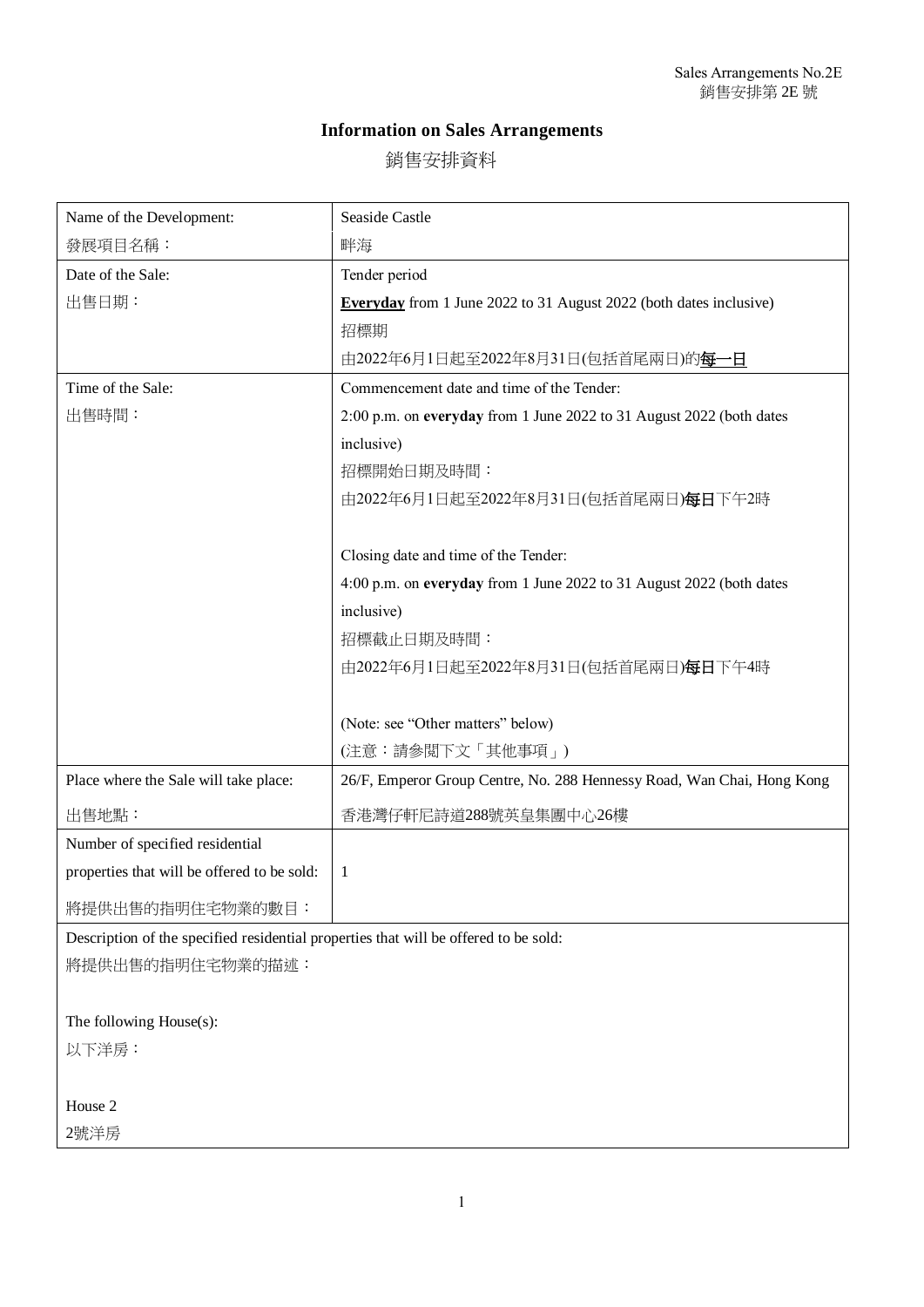The method to be used to determine the order of priority in which each of the persons interested in purchasing any of the specified residential properties may select the residential property that the person wishes to purchase: 將會使用何種方法,決定有意購買該等指明住宅物業的每名人士可揀選其意欲購買的住宅物業的優先次序:

## Sale by Tender

See details and particulars in the tender notice. From 1 June 2022 to 31 August 2022, the tender notice and other relevant tender documents will be made available for collection free of charge from Monday to Sunday between 11:00 a.m. to 3:00 p.m. daily at the following venue:-

2/F, Emperor Group Centre, No. 288 Hennessy Road, Wan Chai, Hong Kong

## 以招標方式出售

請參閱招標公告的細節和詳情。由2022年6月1日起至2022年8月31日,招標公告及其他相關招標文件可於星期一至 日每日上午11時至下午3時於以下地點免費領取:-

香港灣仔軒尼詩道288號英皇集團中心2樓

The method to be used, where 2 or more persons are interested in purchasing a particular specified residential property, to determine the order of priority in which each of those persons may proceed with the purchase:

在有兩人或多於兩人有意購買同一個指明住宅物業的情況下,將會使用何種方法決定每名該等人士可購買該物業的 優先次序:

Please refer to the tender notice and other relevant tender documents. 請參照招標公告及其他相關招標文件。

Other matters 其他事項

1. The Vendor does not undertake and is under no obligation to review, consider or accept the highest offer or any offer at all for the purchase of any specified residential property. The Vendor has the absolute right to withdraw from the sale of any specified residential property at any time before the acceptance of any offer. The Vendor has the absolute right to change the closing date and/or time of the tender in respect of all or any specified residential properties from time to time by amending and/or issuing (as the case may be) the Sales Arrangements. The Vendor has the absolute right to accept any offer at or before the closing time of the tender.

賣方並不承諾亦無責任閱覽、考慮或接受認購任何指明住宅物業最高出價之要約或任何要約。賣方有絕對權利 於接受任何要約前於任何時間撤回出售任何指明住宅物業。賣方有絕對權利透過修改及/或發出(視情況而定)銷 售安排不時更改全部或任何指明住宅物業的招標截止日期及/或時間。賣方有絕對權利於招標截止時間或之前接 受任何要約。

2. The specified residential properties are available for viewing by tenderers by prior appointment and showing of cashier order(s) in the amount as specified by the Vendor. Tenderers are invited and advised to view the specified residential properties before submission of tender offer.